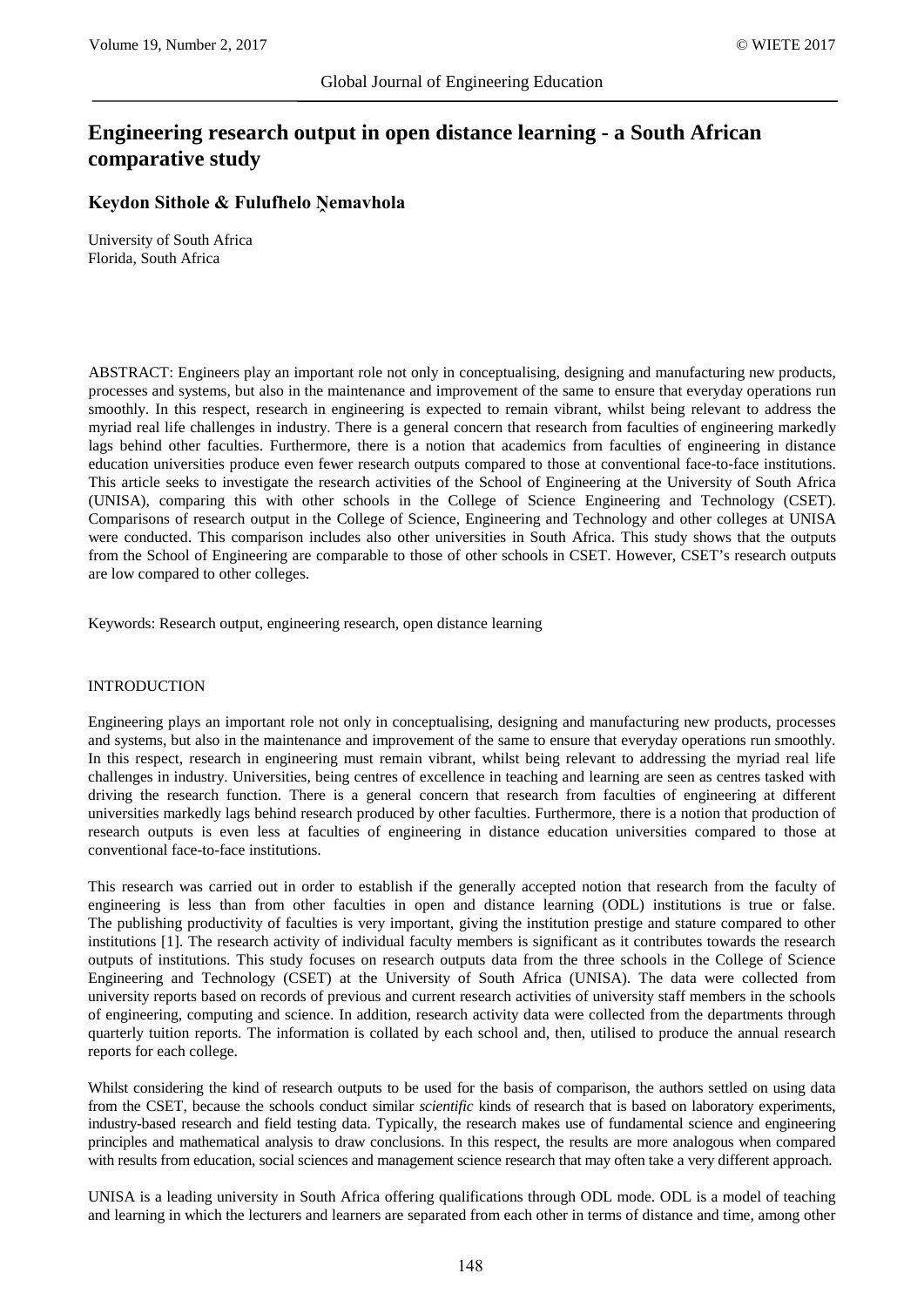things. UNISA does not offer face-to-face tuition. Learners learn from their homes through teaching material that is either posted or can be accessed on-line from the UNISA Web site. The word *open* refers to open access. ODL institutions should ideally proffer greater access of entry to learners compared to face-to-face institutions, where places are restricted because of limitations of resources. Limitations are imposed by the siting capacity of results, because of the limitations of numbers that can be enrolled at any given time and, therefore, there are stringent requirements to get a place. Because, learners do not have to be physically on campus for learning to be effected in the ODL model, there is greater access for the learners at an ODL institution compared to a traditional institution offering tuition through the face-to-face model.

The impact of country boundaries and time zone implications are also not a limitation in ODL institutions. This, however, might mean lecturers are required to do more work in compensating for the reduced contact with learners. This makes it imperative to use other tools, including ICT and multimedia resources. The increase in the activities lecturers are required to perform to achieve effective teaching and learning implies that lecturers at ODL institutions might have less time for research leading to fewer research outputs compared to lecturers at conventional universities. This effect is perceived to have a greater impact on such fields as engineering, which are perceived to be very challenging to learners. The extent to which this can be taken to be true is the focus of this current work. The findings from a number of research papers seem to concur that there are fewer research outputs from faculties of engineering than from other faculties. This was the conclusion from an investigation conducted at an ODL institution in Sri Lanka [2]. This research is important not only in the comparison of research outputs from engineering faculties against outputs from other faculties, but also in the fact that the institution considered offers engineering in ODL, just like UNISA.

Similarly, findings from research conducted at Southern Nigerian universities [3] and the Islamic Azad University of Zahedan Brach showed that faculties of engineering fare less favourably to the other faculties when comparing research outputs in terms of relative efficiency of teaching and research [4]. Whilst a researcher may be rated in terms of the number of outputs produced, recently there has been a shift towards the impact of the research that one is conducting. The impact is mainly measured by the citations of a researcher's work and the impact factor of the journal that a researcher publishes in [5]. The rating of researchers by measurement of the citations on their publications is referred to as bibliometrics. Rating of research may also be based an analysis of authorship patterns, collaboration, designation and experience distributions in what is called scientometric studies [1].

Rating of research is important in more ways than just for the comparison of faculties and universities. In some universities, it has become a performance appraisal tool through which staff members deemed to be performing below the expected level are required to come up with an improvement plan [6].

In recent years, it has been reported that there has been a marked increase in research outputs from science and engineering. It was noted that the output from Africa in those fields has doubled over the last decade. While a general increase in both science and engineering outputs have been reported (Reksulak Michael) [7], it has been mentioned that there is a greater increase in outputs from engineering compared to science outputs [8]. The article noted a substantial world-wide increase in engineering research outputs compared to outputs from science. The increase was especially notable in Asia with China, taking about half of the share of the growth reported.

# METHODOLOGY

Research outputs data from the three schools in CSET were collected and analysed to establish how the School of Engineering (SOE) performed compared to the other schools in the College. A bibliometric analysis of the research outputs from the schools was also conducted to investigate the impact of the research from the three schools in terms of citations from the research outputs. According to Google Scholar, citations were collected for each output and the results analysed. A comparison of the outputs from the colleges at UNISA was then conducted, followed by a comparison of UNISA and other universities in South Africa.

## ANALYSIS OF RESEARCH

Data on research activities in different departments at UNISA is compiled per quarter in Quarterly Tuition Reports, which are then collated in the schools and further collated in the colleges to produce college reports. The annual research reports for CSET for the years 2011 to 2013 were used to compile the data on the research outputs in this article. Table 1 shows all research outputs for the three years under focus for both refereed and non-refereed journals, including papers accepted for publication, all conference proceedings and presentations. It should be noted that conference presentations and accepted papers only get research points after publication.

Table 1 indicates that the schools in CSET have different strengths in terms of the type of outputs. The School of Science (SOS) has more outputs in journal publications, which generates more research points per output compared to conference proceedings and book publications, whilst the School of Computing (SOC) produces more outputs in conference presentations. SOE seems to average the outputs of the other two schools in terms of both journal publications and conferences. The trajectories of the corresponding total outputs of journal publications, conference presentation and book contributions for the schools for the three years are shown in the graph in Figure 1.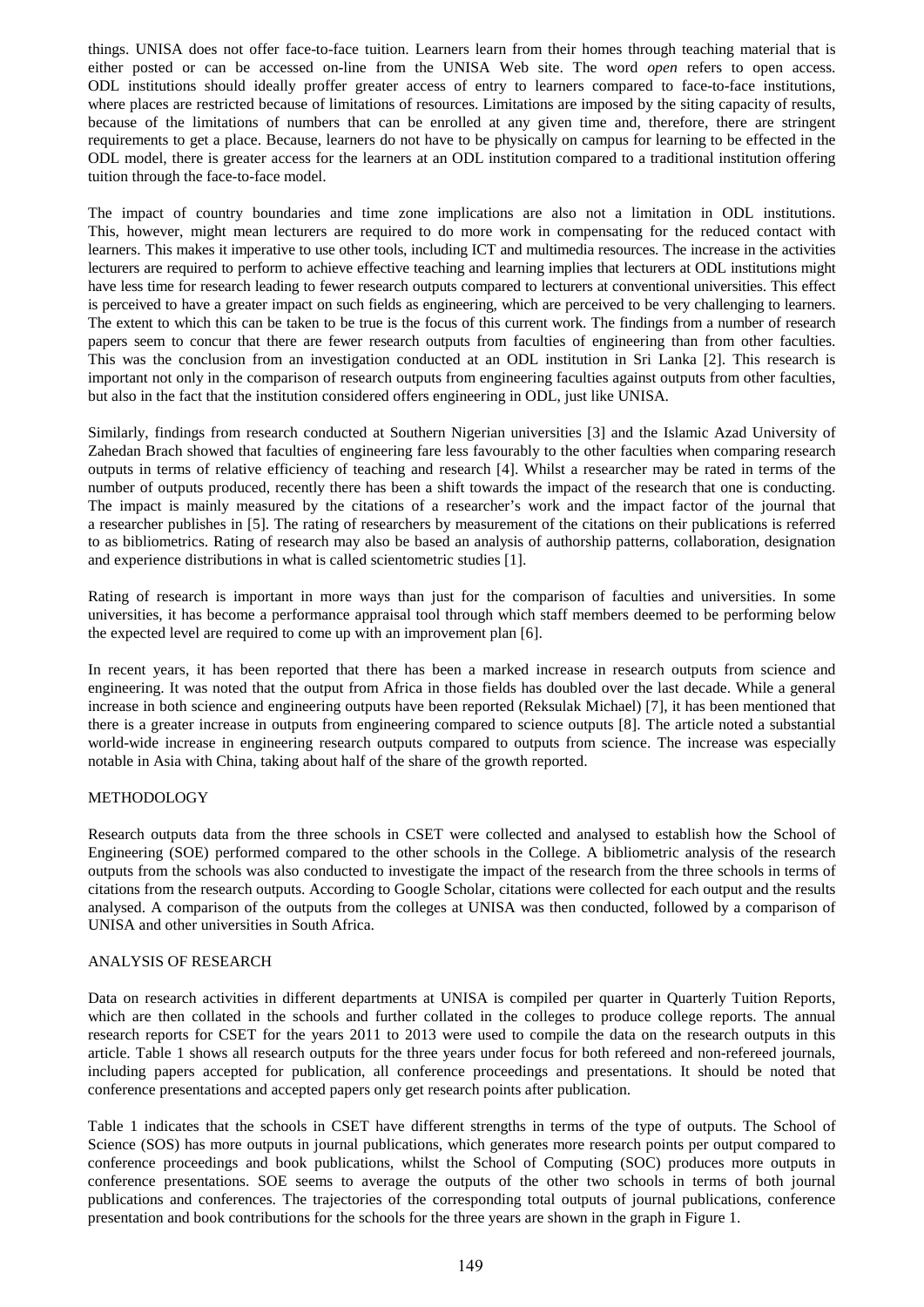| School      | Year | Journal | Conference | <b>Books</b> |
|-------------|------|---------|------------|--------------|
| Computers   | 2011 | 15      | 44         |              |
|             | 2012 | 11      | 26         |              |
|             | 2013 | 24      | 64         |              |
| Engineering | 2011 | 21      | 25         |              |
|             | 2012 | 21      | 40         | 8            |
|             | 2013 | 24      | 20         |              |
| Science     | 2011 | 42      |            |              |
|             | 2012 | 41      |            | 2            |
|             | 2013 | 37      |            |              |







Figure 1: The trajectories of the total research outputs per school for the years 2011 to 2013.

Figure 2: Average output per school for the years 2011 to 2013.

The graph reveals that outputs from the School of Engineering are comparable to the outputs from the other schools. The results actually show that the School of Engineering had the highest total outputs for 2012. The average outputs for the same period is shown in Figure 2.

Research points earned per school for each year are an important statistic in analysing research outputs. Research output points can be viewed as the quality of research from each output. In this respect, a publication in a refereed journal earns one point, a publication in a conference proceeding journal earns half a point (0.5), whilst there are no points for publications in non-refereed journals. A peer-reviewed book publication earns half a point (0.5). Refereed journals in South Africa are those appearing on the approved Department of Higher Education and Technology (DHET) list for each year. Table 2 below gives the research points earned per research per school per year.

| School      | Year | Journal | Conference | <b>Books</b>   | Total  |
|-------------|------|---------|------------|----------------|--------|
| Computing   | 2011 | 7.72    | 10.79      | 0.77           | 19.28  |
|             | 2012 | 5.37    | 8.058      | 2.917          | 16.345 |
|             | 2013 | 13.56   | 25.672     | 0.25           | 39.482 |
| Engineering | 2011 | 10.47   | 10         |                | 20.47  |
|             | 2012 | 9.29    | 15.529     | 3.5            | 28.319 |
|             | 2013 | 4.87    | 6.695      | $\mathfrak{D}$ | 13.565 |
| Science     | 2011 | 27.29   | 0.34       |                | 27.63  |
|             | 2012 | 24.17   |            |                | 25.17  |
|             | 2013 | 22.85   |            | 0.5            | 23.35  |

Table 2: Research output points per school for the years 2011 to 2013.

The research output points represent the funding earned by the university from DHET for research outputs. A portion of the money earned by the university finds its way to the college, school, department and the individual researcher(s). It is preferred to have publication in refereed international journals not only for the purpose of earning points and funding from DHET, but also for greater visibility on the world stage with possible opportunities for collaboration and greater chances of citation by other researchers at that level. It should be noted that research points are only awarded to UNISA members of staff. In cases of collaboration, researchers from other institutions are not awarded any points at UNISA. The total number of points that accredited to UNISA depends on the output type (journal, conference or book) and the number of UNISA researchers involved in each research output, and this then represents the allocation of funds from DHET to UNISA.

One other interesting characteristic to look at is the impact of the research from the three schools, as discussed above. Bibliometric analysis has gained application in different forums as a way of measuring research outputs, besides the number of actual outputs. In an investigation of the research outputs, compared to other institutions the authors were tasked with gathering data on the research outputs, the citations and impact of publications [9]). For the purpose of this study, only citations have been considered. The graph below was drawn out of the Google Scholar citations of the research outputs as at 19 March 2015.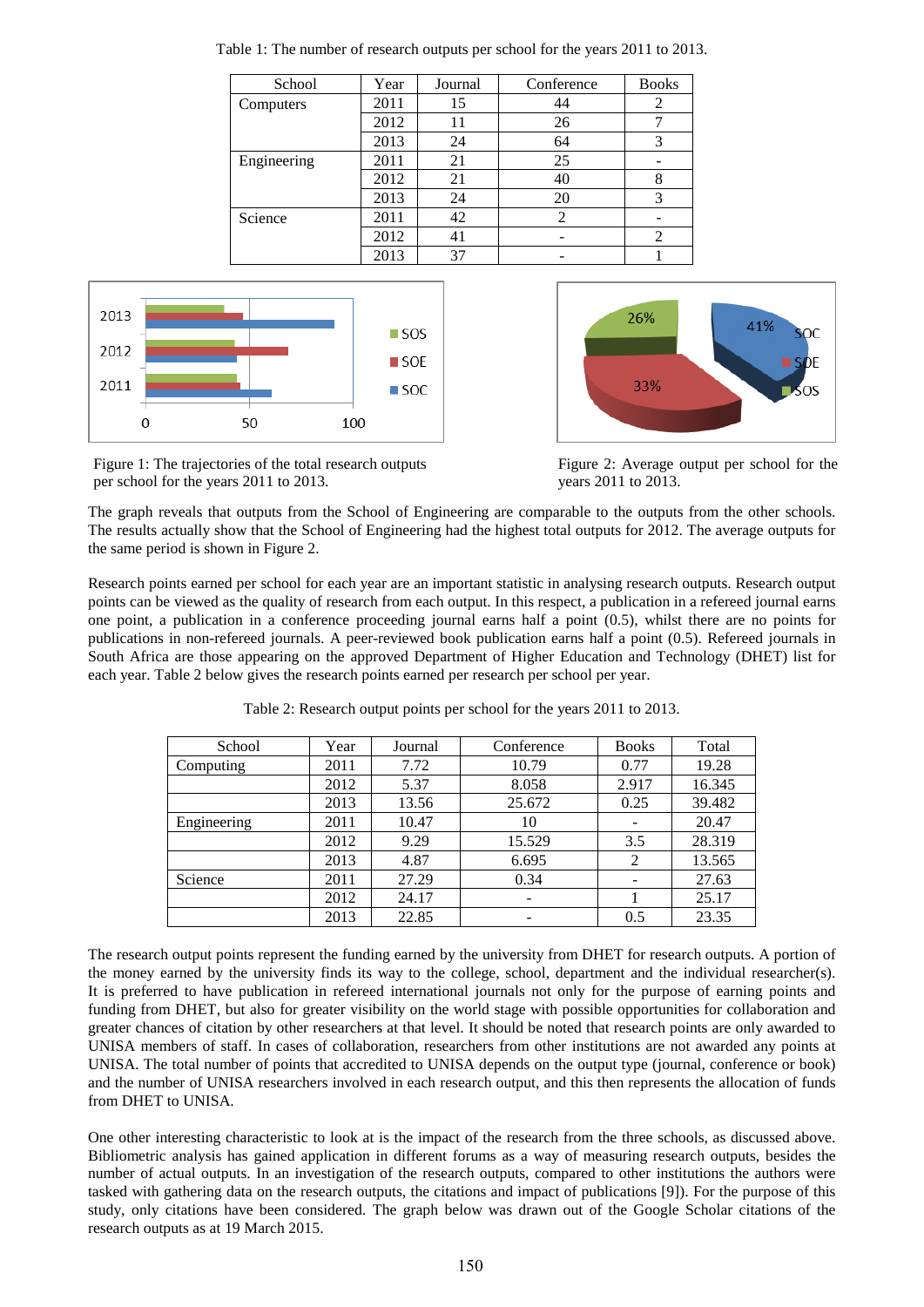

Figure 3: Number of Google Scholar citations for the outputs from the years 2011 to 2013.



Figure 4: Research output points from the colleges at UNISA for the years 2011 to 2013.

Points to note from citation results are as follows:

- The School of Engineering starts much lower than the other schools in 2011 and increases to a level that is comparable with the other schools in 2012.
- Thereafter, the results from the schools for 2013 are all low, but again similar. The rather low results for 2013 outputs could be attributed to the shorter time since the time of publication of the papers to the time of consideration in this article. This would mean that a similar exercise at this time next year will yield results that are quite different.
- What is important from this analysis though is the fact that citations from the School of Engineering on the outputs for the years 2012 and 2013 are very comparable to the citations from the outputs from the other schools.
- This shows that the research from the School of Engineering is generating interest from other researchers to the same level as the outputs from the other schools.

Whilst the contribution of the School of Engineering within the College of Engineering, Science and Technology CSET has been analysed, the actual contribution of the School of Engineering in the University as a whole can be seen from a comparison of the different colleges to the total UNISA research output. Furthermore, a comparison of UNISA against other universities in South Africa can give an indication of how the School of Engineering fares when compared to departments from other universities.

So far, only the outputs from CSET have been analysed. A focus on the annual research outputs from all the academic colleges at UNISA will now follow. This gives information on how research outputs from CSET as a college compares with outputs from other colleges at UNISA. Table 3 shows the research output points earned by the academic colleges at UNISA; namely, the Colleges of Agriculture and Environmental Sciences (CAES), the College of Economic and Management Sciences (CEMS), the College of Education (CEDU), the College of Graduate Studies (CGS), the College of Human Sciences (HS), the College of Law (CLAW), and the College of Science, Engineering and Technology (CSET). Figure 4 shows the research output points from the colleges for the years 2011 to 2013.

A close look at the graph shows the CSET averages out in the fifth position out of the seven colleges at UNISA. The main contributors are CEMS, CEDU, CEMS and CLAW, whilst outputs from CSET, CAES and CGS are very low in comparison. The number of college staff members contributing to research outputs for the years 2009 to 2013 is shown in Figure 5. This again refers to lecturing staff and other staff specifically focusing on research, including postgraduate fellows.





Figure 5: Instructional/research professionals HC by college, 2009-2013.

Figure 6: Average research outputs per individual for the years 2011 to 2013.

From the graph of the staff complement for the colleges, it can be seen that the four colleges CHS, CEMS, CEDU and CLAW had more staff members compared to CSET for the years under review. Topping the list in staff complement was CHS, which has more than double the number of staff of CSET except in 2013, when CSET experienced a 17% increase in the number of staff, which is quite a big jump. With the larger numbers of staff compared to CSET, it should be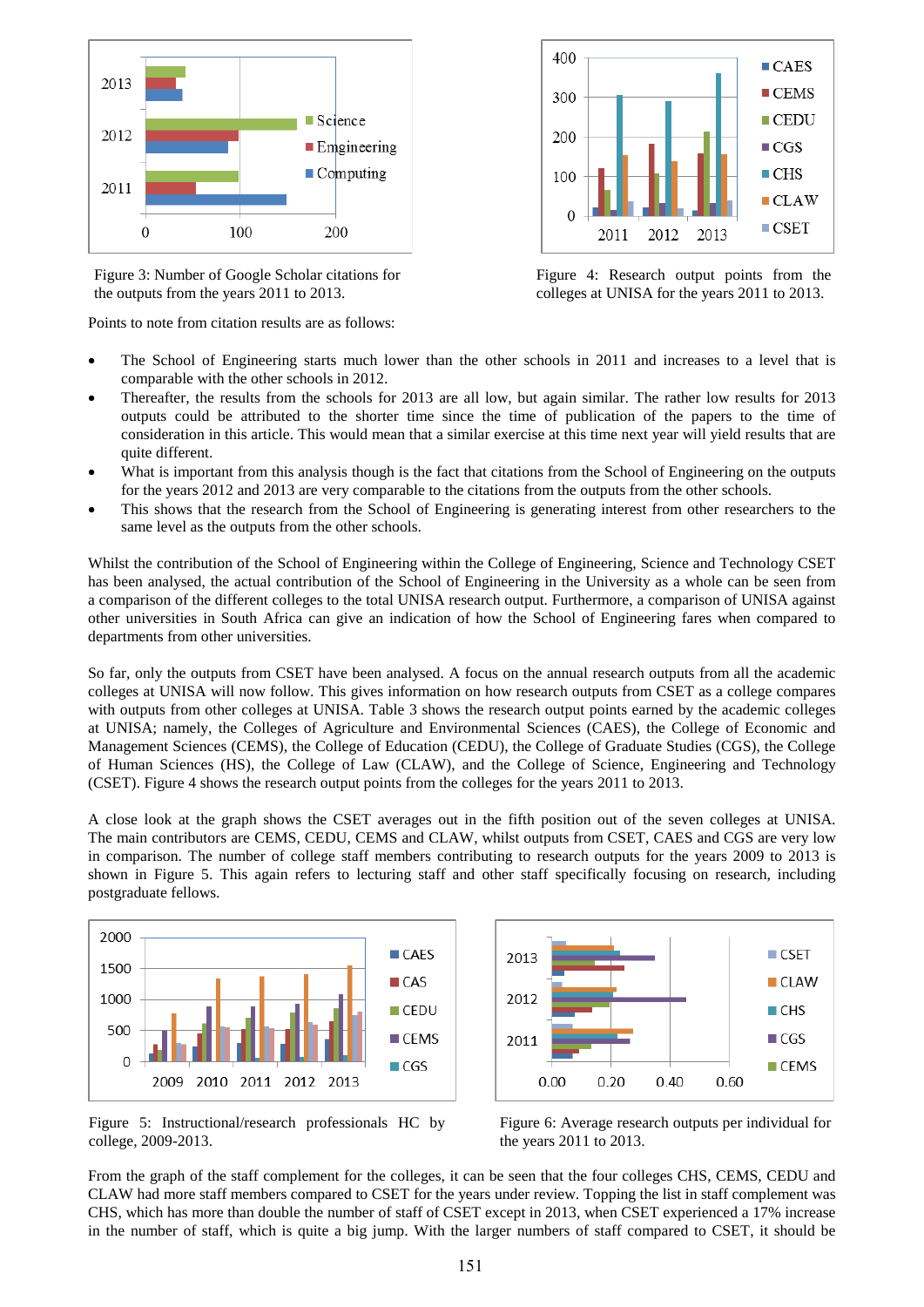expected that the four colleges with larger numbers should have greater outputs. To get a clearer picture of the comparative college performance, an analysis of the average research outputs per individual was done for the years 2011 to 2013. The results are shown in Figure 6.

The highlight of this graph is that CGS, which records the lowest research output points tops the list in the output points per individual as a result of the much lower number of members of staff. Another interesting result is that CSET seems to be performing less than the other colleges for the three years under review. This finding seems to be in agreement with findings elsewhere where the outputs from science and engineering when compared to other disciplines. Another key point in other research conducted in this respect also noted a marked increase in the outputs from engineering and science compared to outputs from other fields.

It is interesting to see how research outputs from UNISA compare with that from other institutions of higher learning. Such information is compiled annually by the government's DHET. At UNISA, it is accessed through the Directorate of Information and Analysis (DISA). A comparative graph of the research outputs from the universities in South Africa in 2012 is shown in Figure 7.



Figure 7: Research outputs from South African universities for 2012.

Figure 7 shows the comparison of UNISA against other universities in South Africa. The position of UNISA against other universities in similar comparative analysis of the outputs from South African universities is summarised in the table below, which is extracted from a report prepared by the Research Department for research performance of UNISA, 2015).

Table 3: The ranked position of annual research outputs from UNISA against other universities.

|                                | 2008 | 2009 | 2010 | 2011 | 2012 | 2013 |
|--------------------------------|------|------|------|------|------|------|
| Publication output             | 6th  | 6th  | 6th  | 6th  | 6th  | 7th  |
| Research Master's graduates    | 12th | 14th | 14th | .1th | 7th  | 8th  |
| Doctoral graduates (weighted)  | 8th  | 8th  | 9th  | 8th  | 6th  | 6th  |
| Total weighted research output | 7th  | 8th  | 9th  | 7th  | 7th  | 7th  |
| Weighted output per capita.    | 7th  | 8th  | 9th  | 7th  | 7th  | 7th  |

For the years under focus, the universities that are consistently producing more research outputs compared to UNISA are the University of KwaZulu Natal (UKZN), the University of Pretoria (UP), the University of Cape Town (UCT), Stellenbosch University (SU) and Wits University (WITS). These are the top established universities in South Africa. UNISA is the only university that offers tuition through the open distance education (ODL) mode.

# DISCUSSION AND RECOMMENDATIONS

A comparison of research outputs from the three schools in CSET shown in Figure 1 seems to indicate that the School of Engineering is performing just as well as the other schools. Actually for 2012, the outputs from engineering were the highest for the College. Similarly, the average annual outputs pie chart in Figure 2 for the three years shows that the average outputs from the School of Engineering lies in between the average outputs of the other two schools. This result is contrary to the commonly accepted position that the outputs from engineering are significantly lower than that from other faculties. Considering the College of Science Engineering and Technology only, this result contradicts the expected result that the School of Engineering has much lower outputs. Rather it shows that the School of Engineering is performing, as well as the other schools in the College.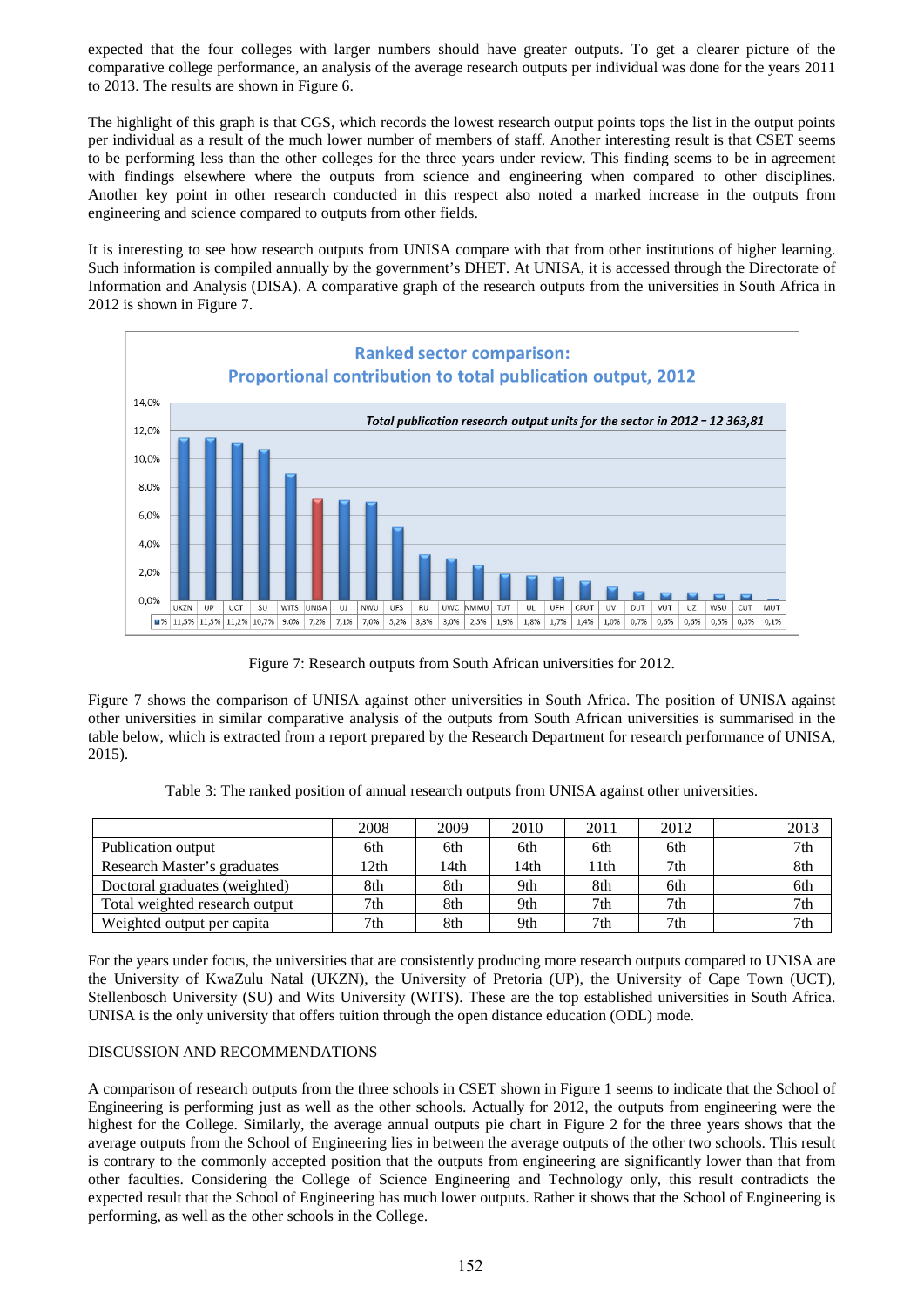Table 2 shows that the research output points follow the same pattern as the number of publications. This means the earnings for research for the three schools is comparable for the years in focus. As with the other factors that have been looked at, evidence shows that citation of publications from the School of Engineering for the years 2011 to 2013 is more or less comparable to citations for publications from the other two schools. This suggests that the quality and impact of the research outputs from the School of Engineering is at the same level as that from the other two schools. Whilst citations have been used to rate the impact of research outputs, there are some arguments against the usefulness of citations as a tool for measuring the impact of research output. Below are some issues to consider.

Research in an area where there are more players is going to have more citations compared to research in an area in which there are fewer players. In some cases, some research may be working in an area where there is a large workgroup in which there is a lot of referencing of own and colleagues work, such that the actual impact is localised, being confined to members of the work-group. Lack of citation may occur when someone is in a ground-breaking area in which there are no other players at the time of the research, even though the ground-breaking work will then lead to a lot of research activity in later years. At the time of the research, however, there is likely to be less activity around the work from other players. In this case, at the time of the research people are not fully conversant with that line of work and so they are not engaging in that kind of work. Again, work that may not generate much interest in terms of citation may on the other hand create a lot of activity in terms of practical implementation, which may not be reported in research papers. That being said, the citations on an article still remains an important indication of the impact of a research publication, though there may be other means of determining its impact.

Besides citations, there has been an argument that the journal that a researcher publishes in is another indicator of the importance of one's research. The counter-argument, however, contends that an output is an output irrespective of the journal and should be treated with as much respect [10]. For the purpose of this article, the impact of the outputs is only considered in respect of the citations. College research outputs graph in Figure 4 shows that CSET as a college is on the low side as compared to the highest performing colleges, which are CHS, CLAW, CEMS and CEDU. CSET seems to be doing better than CAES and CGS in the results shown. It can be said that whilst the School of Engineering performs comparatively well with other schools in CSET, the College itself has lower outputs compared to other colleges within the University. It can be seen from the result of the *per capita* output points graph (Figure 4) that CSET is performing at a lower level than the other colleges, confirming the earlier findings from of the college research output points.

A comparison of outputs from the different universities in Figure 7 indicates that UNISA is above average, based on 2012 outputs. Whilst the four top best-performing universities contributed about 11% each, UNISA and two other universities contributed about 7% of outputs each. At the lower end, about five universities contributed less than 1% of total output, while one contributed ~0%. This shows that while UNISA is offering tuition through the ODL mode, it still fares well in terms of research activity. From this it can be inferred that the School of Engineering from UNISA also fares comparatively well with respect to outputs against faculties from conventional universities in South Africa. From these results, it can be seen that research from engineering activity is initially below that from other schools at UNISA. This could be as the result of a number of reasons:

- 1. The School of Engineering was part of Technikon SA, a technical college and only became part of UNISA when Technikon SA merged with the old UNISA in 2005 to form the new UNISA. The lecturers in Technikon SA were not research-oriented, but were as hands-on oriented as those at UNISA. Winberg et al highlights the difference in research and hands-on orientation in the traditional universities and Technikons in South Africa [5] and the transformations as academic staff in the universities of technology acquire higher qualifications and research orientation in the post-independence era. The gap in the research productivity of the two types of institutions should gradually disappear as the former Technikon staff gradually embrace the research ethos of the former traditional university, especially, when the two are brought together through mergers. This becomes possible as the Technikon academics acquire higher degrees and become embraced in the research environment that is fostered by the presence of the staff from the traditional university.
- 2. Most lecturers had up to BTech as their highest qualification at the time of merger in the School of Engineering. As a result of the merger, lecturers became busy with upgrading qualifications, whilst in the other schools the focus is research.
- 3. The highest qualification offered for most disciplines in engineering is BTech. At this level, there is minimum focus on research for the learners. In the other schools the focus is research, with Master's and PhD qualifications being offered. Learners contribute immensely in the research outputs from the schools.

The future of research looks bright, as attested by the gradual increase in the research outputs from the School from the years 2011 to 2013. This should be a result of the following:

- 1. Trend analysis reveals that there is an increase in members of staff with higher degrees in the School of Engineering through further studies and recruitment.
- 2. Masters and PhD qualifications are being introduced in almost all disciplines.
- 3. New laboratories have been built for undergraduate and postgraduate studies, and for lecturers' own research.

The following are the recommendations to the School of Engineering and its departments: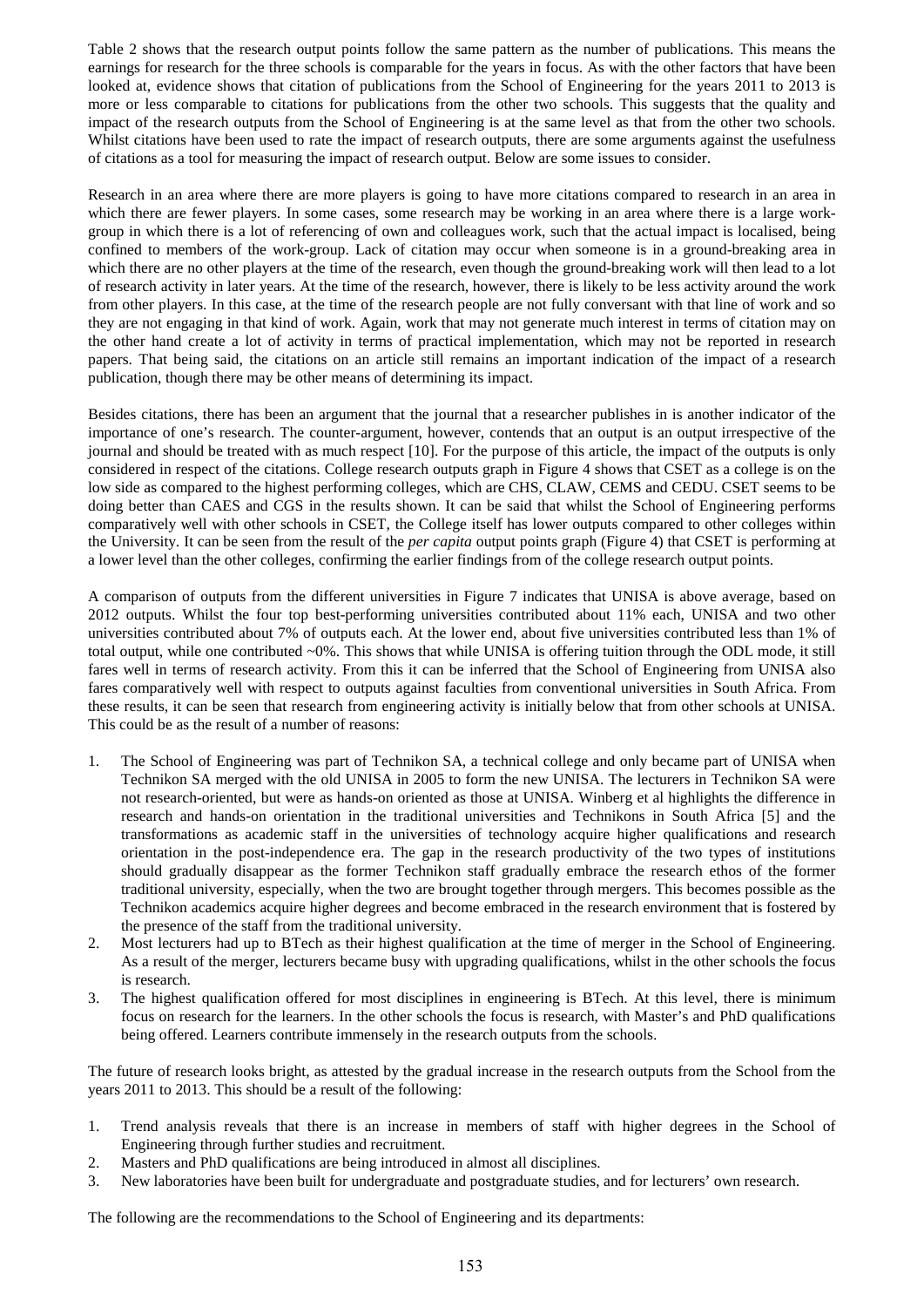- 1. The school is recommended to hire accomplished professors who are able to mentor junior academics and foster a culture of research. UNISA has a well-supported mentorship programme that the departments can take advantage of in raising the level of research.
- 2. Departments need to create environments in which staff members can study for higher qualifications with much reduced workloads. At UNISA there are several programmes to assist academics to further their qualifications.
- 3. Capacity building with research laboratories that are well equipped. The school has recently received new laboratories. It is important to ensure that academics actively participate in procurement of research equipment to oil the research activities.
- 4. Create collaboration platforms with other institutions. UNISA actively participates in the BRICS initiative and departments must forge local collaboration arrangements to assist academics' research efforts.
- 5. Incentivise research effort of departments and individuals. UNISA has brought in research incentives, including monetary going to both departments and individuals, which also impacts on pay progression and grading. Departments must ensure academics are well aware of these.
- 6. Build publication platforms engineering conferences in collaboration with other local and international institutions of higher learning where faculty members are encouraged to publish their work. There should be active research groups in the departments/school with regular meeting that encourage activities from members.

### **CONCLUSIONS**

Whilst it is generally accepted that faculties of engineering at ODL institutions produce fewer research outputs compared to other faculties, this investigation gives results that are not that conclusive. It has been shown that the School of Engineering has results that are comparable to other schools in the College of Science Engineering and Technology.

Outputs were found initially to be lower due a number of reasons that include the lack of research orientation, because of the technical college background, lower numbers of academic staff members, lack of postgraduate students and lack of staff members with higher qualifications. The changing position of the School of Engineering as all these issues are being addressed is seen to be bringing good research output results. It has also been shown that UNISA does not fare badly when compared to the face-to-face institutions.

### REFERENCES

- 1. Aswathy, S. and Gopikuttan, A., Productivity pattern of universities in Kerala: a scientometric anlysis. *Annals of Library and Information Studies*, 176-185 (2013).
- 2. Weerasekera, K.S., Is it true that institutions involved in teaching engineering through ODL conduct less research? If so, why is it? - Sri Lankan experience. *Asean J. of Open Distance Learning*, 38-49 (2011).
- 3. Okafor, V.N., Analysis of research output of academics in science and engineering in Southern Nigerian universities: an imperative study. *SA J. Libs. & Info. Sci.*, 181-189 (2010).
- 4. Payan, A., Performance evaluation of faculties of Islamic Azad University of Zahedan Branch based-on twocomponent DEA. *Inter. J. of Mathematical, Computational, Physical and Quantum Engineering*, 203-207 (2013),
- 5. Khanna, V.K., Bibliometric scoring of an individual's research output in science and engineering. *Annals of Library and Infor. Studies*, 121-131 (2014),
- 6. Annual Faculty Evaluation, Salary Increase Determination and Salary Equity. University of Colorado Boulder (2013).
- 7. Africa's science research output doubles in a decade. Nairobi: *Sci. Dev.Net* (2017), 1 May 2017, http://www.scidev.net/sub-saharan-africa/r-d/news/research-output-doubles.html
- 8. Kigotho, W., China's rapid rise in global science and engineering*, University World News* (2014), 1 May 2017, http://www.universityworldnews.com/article.php?story=20140227152409830
- 9. Research outputs: journal articles and patents. *Science and Engng. Indicators 2012*, 1 May 2017, https://www.nsf.gov/statistics/seind12/c0/c0s6.htm
- 10. Bennett, D.B., Leonard, M. and Wrublewski, D., Comparing engineering departments across institutions: gathering publication impact data in a short timeframe. *Issues in Science and Technol. Librarianship,* Winter 2012 (2012).

#### **BIOGRAPHIES**



Keydon Sithole is a lecturer in the Department of Mechanical and Industrial Engineering at the University of South Africa. He graduated with a Bachelor of Science in mechanical engineering and a Master of Science in operations management from the University of Zimbabwe, Harare, Zimbabwe. He is currently registered for a PhD in physics at the University of South Africa, Florida, South Africa. His PhD research is mainly in the area of friction stir welding of soft materials. Keydon has a special interest in engineering education through open distance learning. He teaches mainly mechanical engineering subjects, including mechanical vibrations and mechanics of machines.